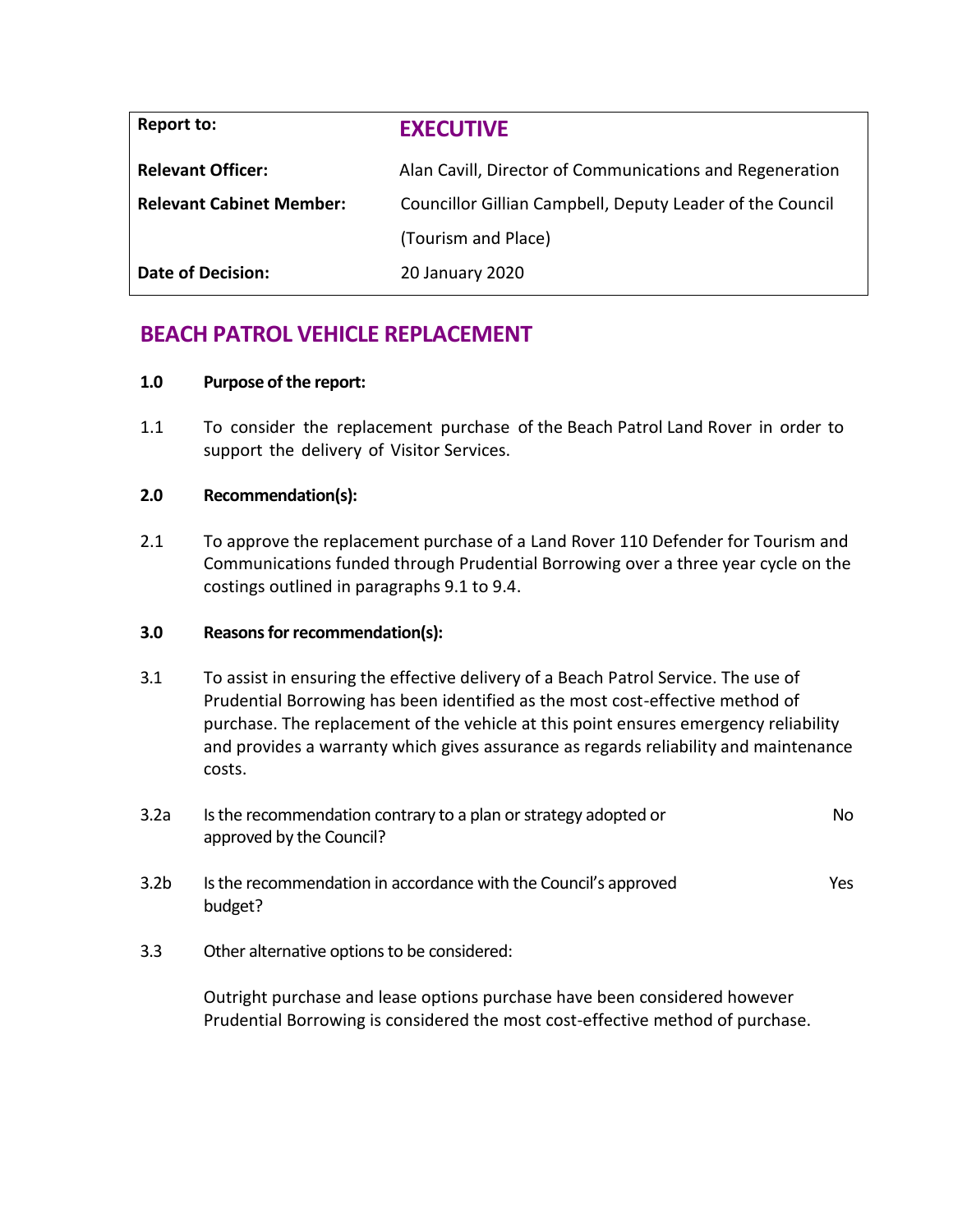# **4.0 Council Priority:**

4.1 The relevant Council Priority is: "The Economy – Maximising Growth and Opportunity Across Blackpool".

# **5.0 Background Information**

- 5.1 The Beach Patrol's main purpose is to minimise or prevent incidents either occurring or escalating on the beach promenade or in the sea. This service is provided for both residents and visitors.
- 5.2 The existing Beach Patrol Land Rover is fast approaching its cost effective/reliable replacement date of 1st April 2020.
- 5.3 The continuity of this emergency vehicle is pivotal to safeguarding Blackpool's coastline. During 2018 the Beach Patrol Service attended 308 serious incidents involving 4046 members of the public. The Beach Patrol service successfully reunited 104 lost children/vulnerable adults who had been found in distress on the beach and promenade, safely back with theirs carers.
- 5.4 Does the information submitted include any exempt information? No

**5.5 List of Appendices:**

None.

- **6.0 Legal considerations:**
- 6.1 None.
- **7.0 Human Resources considerations:**
- 7.1 None.
- **8.0 Equalities considerations:**
- 8.1 None.
- **9.0 Financial considerations:**
- 9.1 The recommendation is to replace the Beach Patrol Land Rover over a three year cycle through the Prudential Borrowing scheme. This will ensure emergency reliability, a three year warranty (meaning no expensive repairs) and reflects a strong corporate image.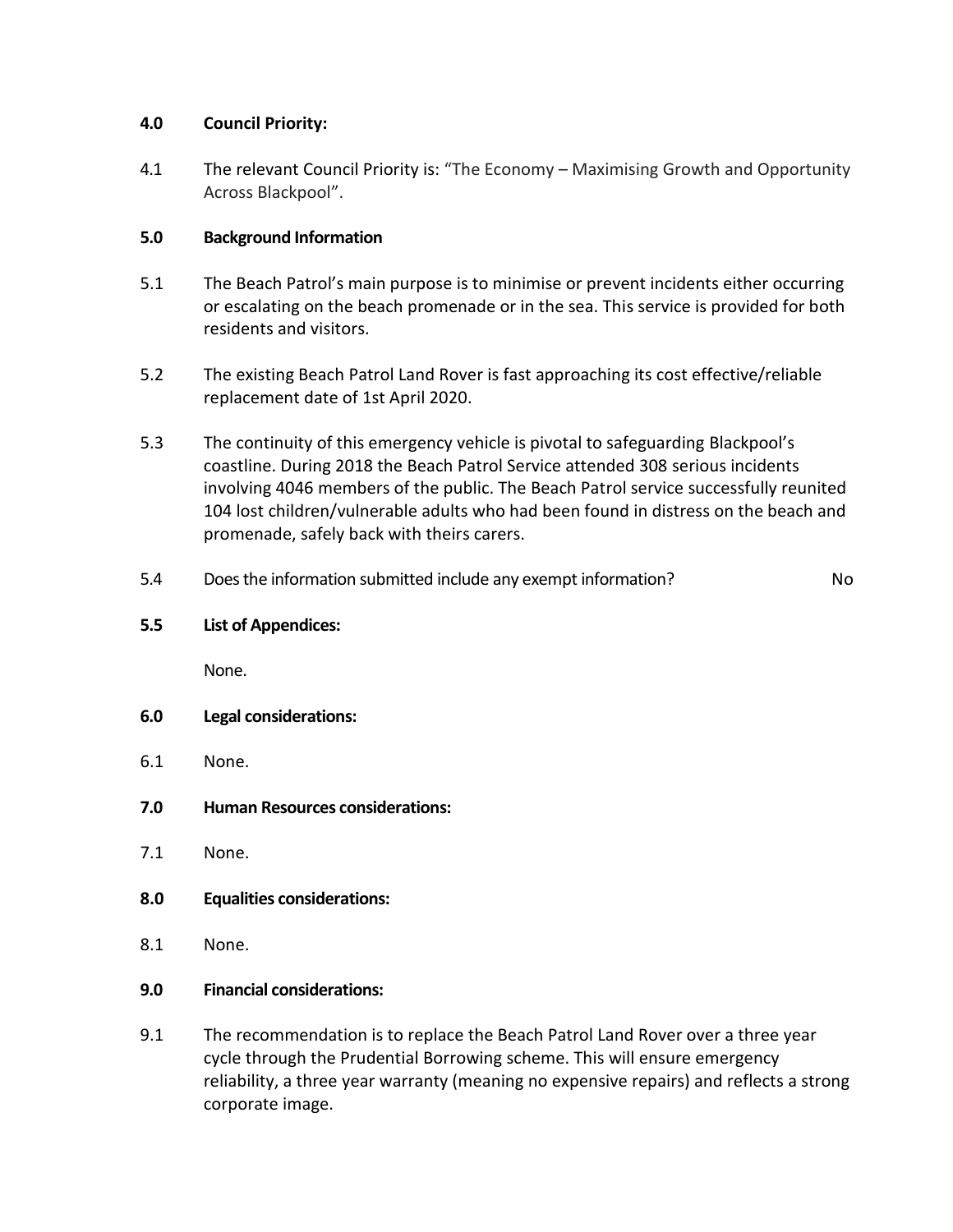- 9.2 The residual value of the current Beach Patrol Land Rover stands at approximately £24,000 if part exchanged with a new Land Rover (November 2019 valuation – Land Rover dealership as a cost appraisal part exchange)
- 9.3 The purchase of the new Land Rover 110 Defender at a cost of £25,275 will be spread over three years (net of part exchange), with annual repayments of £8,425 plus interest, which is accounted for within the revenue budget.
- 9.4 The Beach Patrol Land Rover is recognised as having an economical working life of three years, after which reliability and maintenance costs become prohibitive to providing a consistent and cost efficient service.
- 9.5 The vehicle purchase needs to be expedited, as production lead times for required specialist bespoke equipment preparation will take a minimum of three months.

# **10.0 Risk management considerations:**

- 10.1 Failure to replace the Beach Patrol Vehicle could leave the Council vulnerable in relation to:
- 10.2 Potential legal implications in the event of loss of life in the area covered by Beach Patrol

Negative media coverage

Reputational damage to the resort

# **11.0 Ethical considerations:**

- 11.1 None.
- **12.0 Internal/ External Consultation undertaken:**
- 12.1 None.
- **13.0 Background papers:**
- 13.1 None.
- **14.0 Key decision information**:
- 14.1 Is this a key decision? No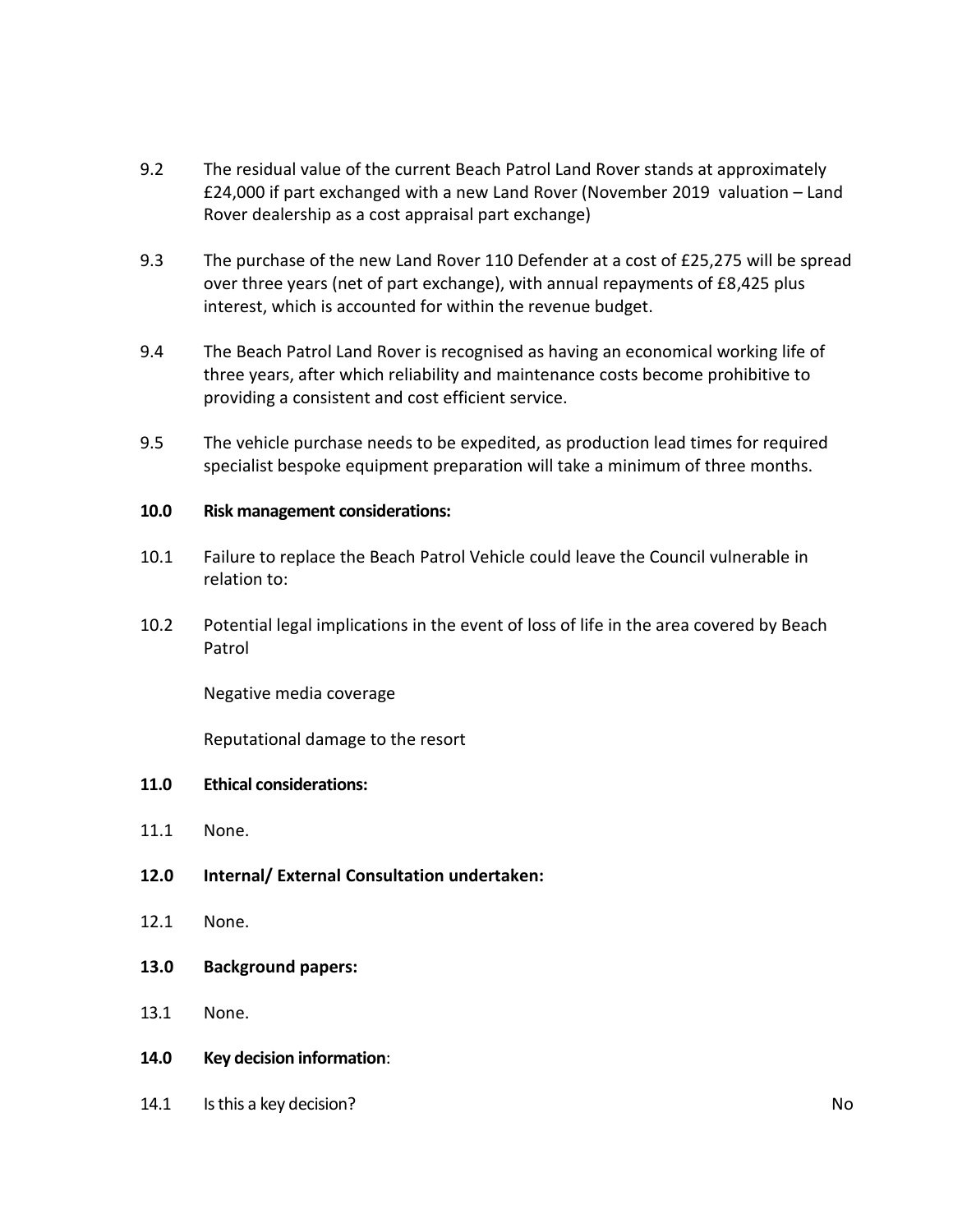14.2 If so, Forward Plan reference number:

| 14.3 | If a key decision, is the decision required in less than five days? | N/A |
|------|---------------------------------------------------------------------|-----|
|------|---------------------------------------------------------------------|-----|

14.4 If **yes**, please describe the reason for urgency:

#### **15.0 Call-in information:**

15.1 Are there any grounds for urgency, which would cause this decision to be exempt from the call-in process? No

15.2 If **yes**, please give reason:

# **TO BE COMPLETED BY THE HEAD OF DEMOCRATIC GOVERNANCE**

#### **16.0 Scrutiny Committee Chairman (where appropriate):**

Date informed: Date approved:

- **17.0 Declarations of interest (if applicable):**
- 17.1
- **18.0 Executive decision:**
- 18.1
- 18.2 **Date of Decision:**

#### **19.0 Reason(s) for decision:**

#### 19.1 **Date Decision published:**